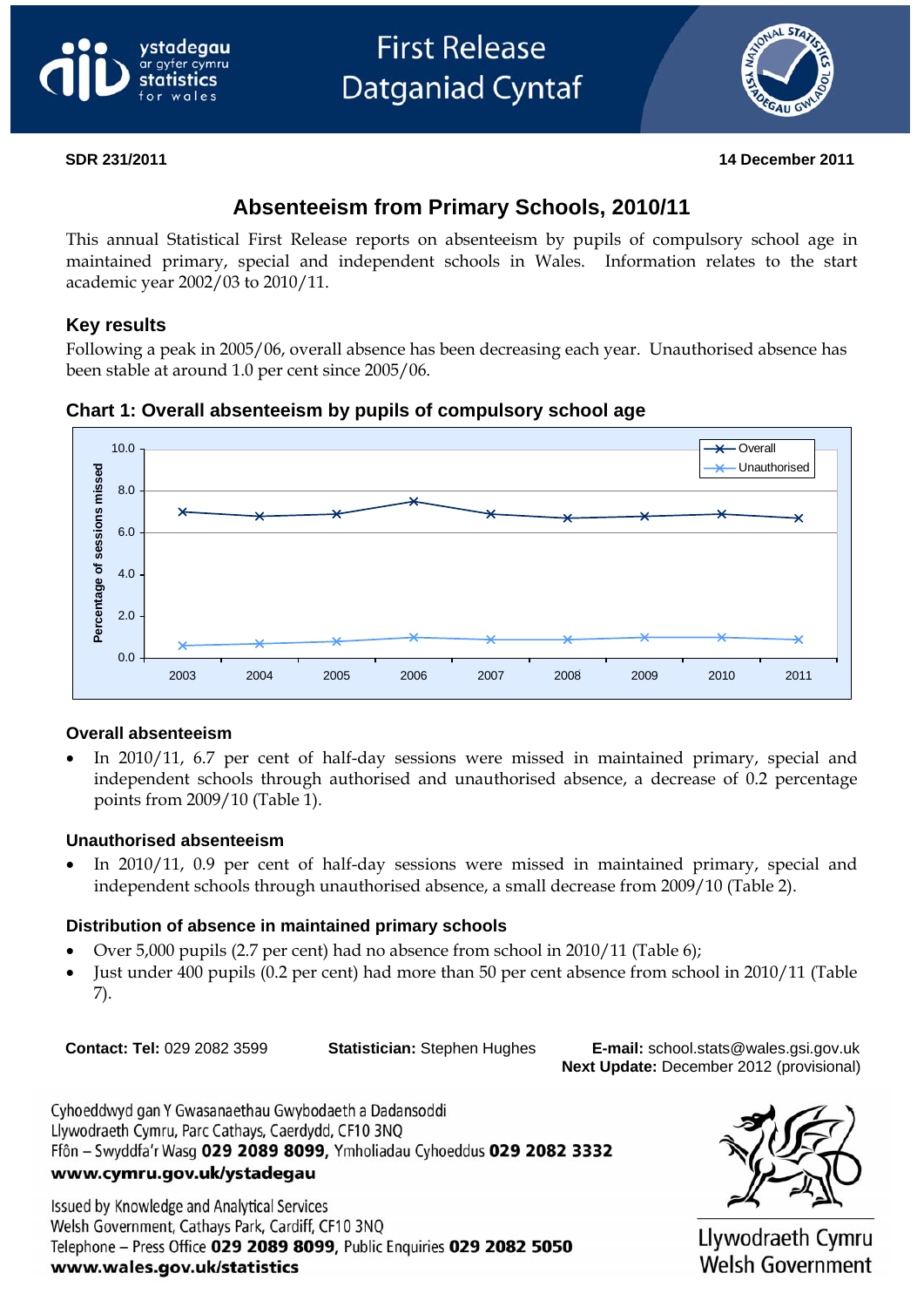#### **Introduction**

Chart 1 shows authorised and unauthorised absenteeism from primary schools in Wales since the 2002/03 academic year. The tables that follow break down the percentage of half-day sessions missed due to absenteeism by school type, gender, local authority and free school meal entitlement. Three new charts have been included in this statistical release: Charts 2 and 3 show the change in the range of local authority-level absenteeism over time and Chart 4 helps users to understand how the proportions of pupils absent for varying lengths of time have changed.

### **Contents**

| Chart 1 | Overall absenteeism by pupils of compulsory school age                                                                                    | page<br>1      |
|---------|-------------------------------------------------------------------------------------------------------------------------------------------|----------------|
|         |                                                                                                                                           |                |
| Table 1 | Overall absenteeism by pupils of compulsory school age, by sector                                                                         | 3              |
| Table 2 | Unauthorised absenteeism by pupils of compulsory school age, by sector                                                                    | 3              |
| Table 3 | Absenteeism by pupils of compulsory school age, by gender                                                                                 | $\overline{4}$ |
| Table 4 | Absenteeism by pupils of compulsory school age in all maintained primary schools,<br>by proportion entitled to free school meals, 2010/11 | $\overline{4}$ |
| Table 5 | Absenteeism by pupils of compulsory school age in all maintained primary and<br>special schools, by local authority                       | 5              |
| Chart 2 | Range of local authorities' rates of overall absenteeism by pupils of compulsory<br>school age                                            | 6              |
| Chart 3 | Range of local authorities' rates of unauthorised absenteeism by pupils of<br>compulsory school age                                       | 7              |
| Table 6 | Distribution of pupils in maintained primary schools by length of overall absence,<br>2010/11                                             | 8              |
| Table 7 | Distribution of pupils in maintained primary schools by their overall absence rates,<br>2010/11                                           | 8              |
| Chart 4 | Distribution of pupils in maintained primary schools by length of overall absence                                                         | 9              |
| Table 8 | Absenteeism by pupils of compulsory school age in all maintained primary schools:<br>comparison with England                              | 10             |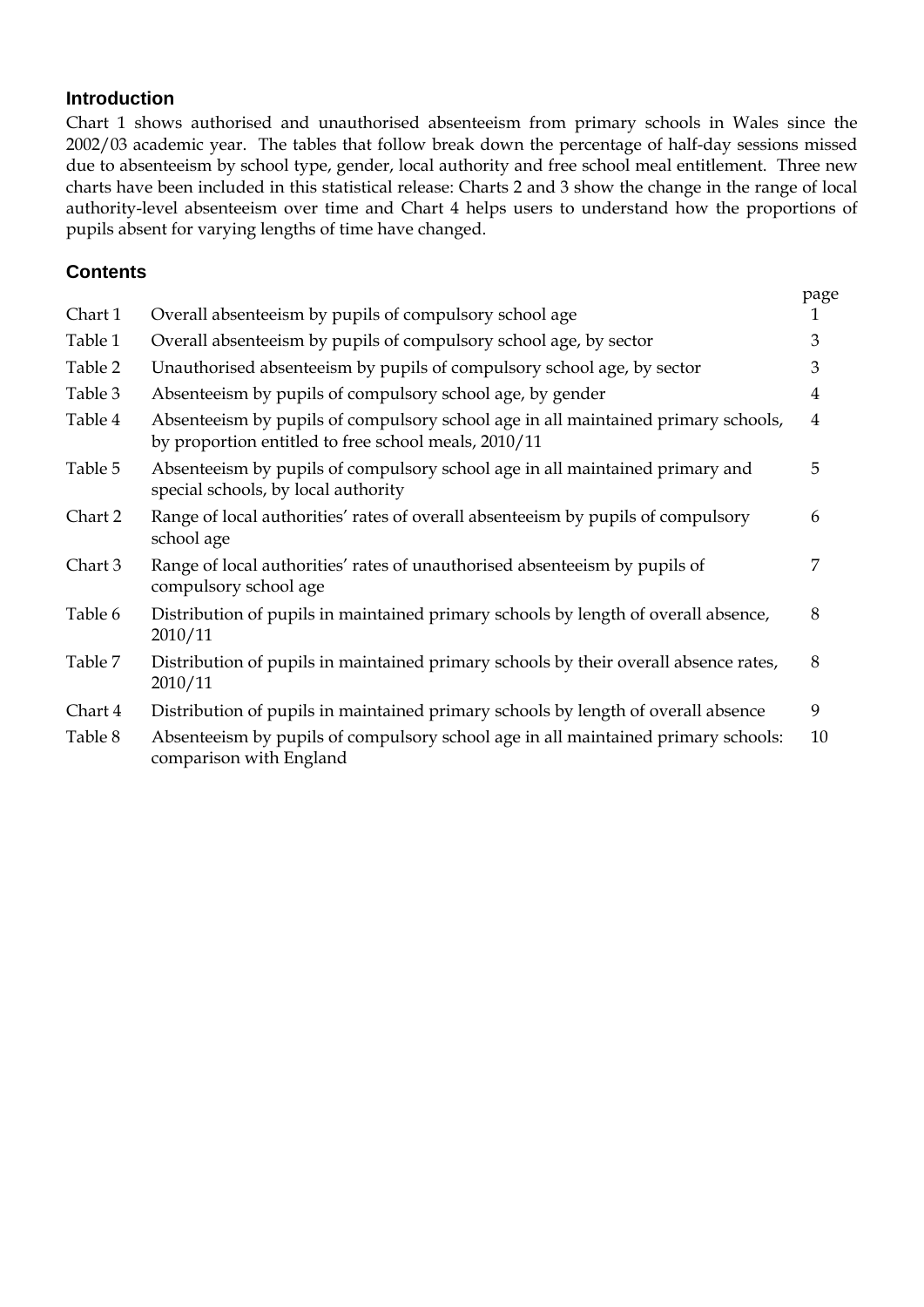|                                   |         | Percentage of school sessions missed |         |         |         |         |         |         |  |
|-----------------------------------|---------|--------------------------------------|---------|---------|---------|---------|---------|---------|--|
|                                   | 2003/04 | 2004/05                              | 2005/06 | 2006/07 | 2007/08 | 2008/09 | 2009/10 | 2010/11 |  |
| <b>Maintained Primary Schools</b> | 6.8     | 6.9                                  | 7.5     | 6.9     | 6.7     | 6.8     | 6.9     | 6.7     |  |
| Special Schools                   | 11.3    | 12.9                                 | 11.7    | 10.6    | 9.0     | 10.3    | 10.7    | 12.6    |  |
| Independent Schools               | 4.5     | 4.3                                  | 5.1     | 4.5     | 4.7     | 5.3     | 4.9     | 5.3     |  |
| Total                             | 6.8     | 6.9                                  | 7.5     | 6.9     | 6.7     | 6.8     | 6.9     | 6.7     |  |

#### **Table 1: Overall absenteeism by pupils of compulsory school age, by sector**

Source: Pupils' Attendance Record, Welsh Assembly Government

|    | ı.        | ж. |  |  |
|----|-----------|----|--|--|
| N. | . .<br>o. |    |  |  |

- In 2010/11, 6.7 per cent of half-day sessions were missed due to authorised and unauthorised absence from maintained primary, special and independent schools, a decrease of 0.2 percentage points from 6.9 per cent in 2009/10 and the lowest that this value has been since 2007/08;
- Since 2003/04 special schools have had the highest rate of overall absence and independent schools have had the lowest rate, but because of the relatively small number of these schools compared to the number of maintained primary schools these schools do not significantly affect the total overall absence rate.

## **Table 2: Unauthorised absenteeism by pupils of compulsory school age, by sector**

|                                   | Percentage of school sessions missed |         |         |         |         |         |         |         |
|-----------------------------------|--------------------------------------|---------|---------|---------|---------|---------|---------|---------|
|                                   | 2003/04                              | 2004/05 | 2005/06 | 2006/07 | 2007/08 | 2008/09 | 2009/10 | 2010/11 |
| <b>Maintained Primary Schools</b> | 0.7                                  | 0.8     | 1.0     | 0.9     | 0.9     | 1.0     | 1.0     | 0.9     |
| Special Schools                   | 0.8                                  | 1.1     | 0.9     | 1.2     | 0.9     | 1.0     | 1.2     | 1.3     |
| Independent Schools               | 0.4                                  | 0.2     | 0.1     | 0.1     | 0.1     | 0.2     | 0.1     | 0.2     |
| Total                             | 0.7                                  | 0.8     | 1.0     | 0.9     | 0.9     | 1.0     | 1.0     | 0.9     |

Source: Pupils' Attendance Record, Welsh Assembly Government



- In 2010/11, 0.9 per cent of half-day sessions were missed due to unauthorised absence from maintained primary, special and independent schools, a decrease of 0.1 percentage points from 2009/10;
- Special schools have had the highest rate of unauthorised absence and independent schools the lowest rate since 2003/04, but as with overall absence these schools do not significantly affect the total unauthorised absence rate.

**Table 3: Absenteeism by pupils of compulsory school age in all schools, by gender (a)**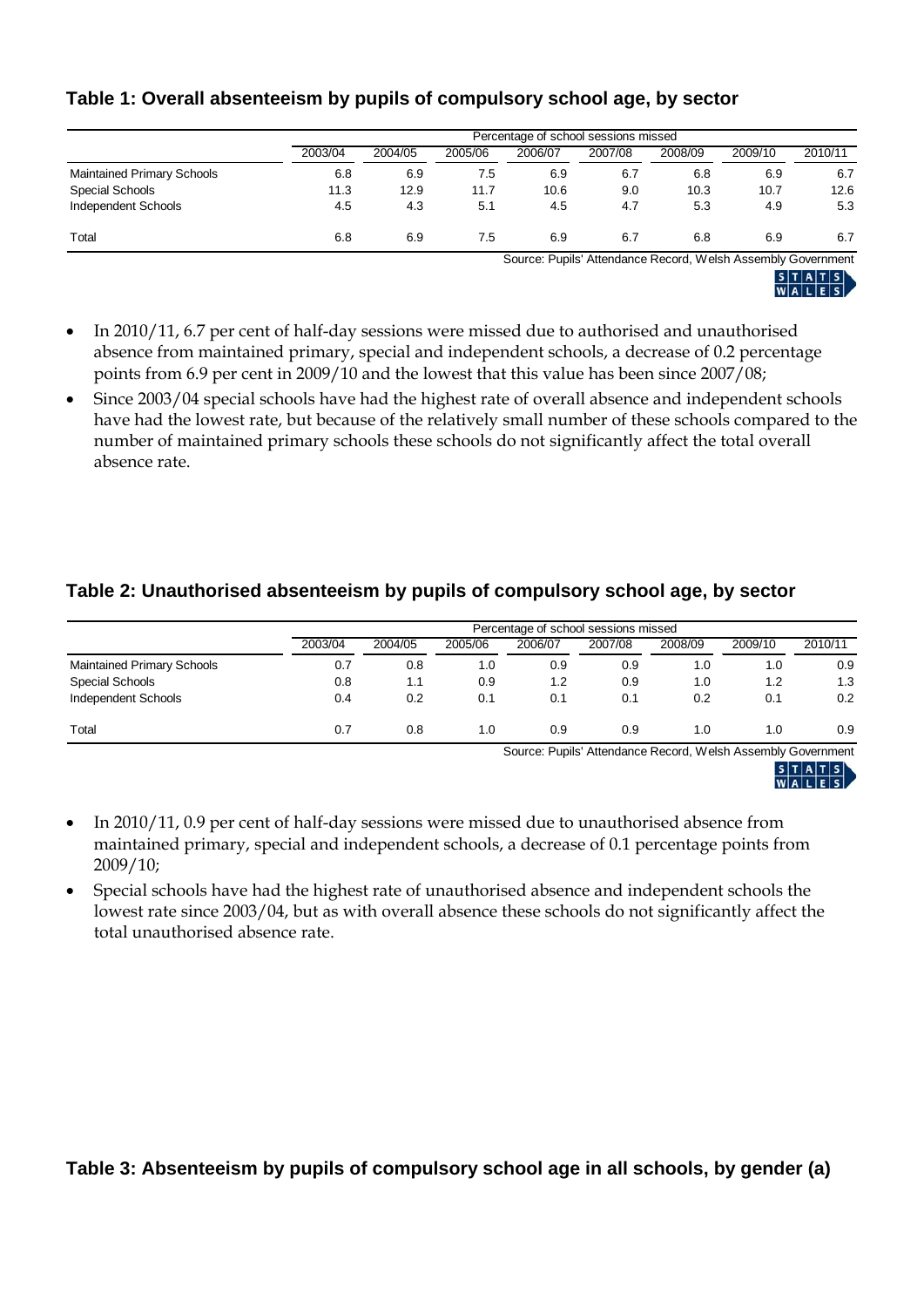|                                                    | Percentage of schools sessions missed |         |         |         |         |  |
|----------------------------------------------------|---------------------------------------|---------|---------|---------|---------|--|
|                                                    | 2006/07                               | 2007/08 | 2008/09 | 2009/10 | 2010/11 |  |
| Number of schools providing gender information     | 1050                                  | 1569    | 1544    | 1524    | 1512    |  |
| Percentage of schools providing gender information | 65.9                                  | 99.3    | 99.5    | 99.5    | 99.7    |  |
| Unauthorised absences:                             |                                       |         |         |         |         |  |
| <b>Boys</b>                                        | 0.9                                   | 1.0     | 1.0     | 1.0     | 0.9     |  |
| Girls                                              | 0.9                                   | 0.9     | 1.0     | 0.9     | 0.9     |  |
| All absences:                                      |                                       |         |         |         |         |  |
| <b>Boys</b>                                        | 7.0                                   | 6.7     | 6.8     | 7.0     | 6.8     |  |
| Girls                                              | 7.0                                   | 6.7     | 6.8     | 6.9     | 6.7     |  |

Source: Pupils' Attendance Record, Welsh Assembly Government

(a) It is not advisable to compare year on year changes for data on absenteeism by gender. Up to 2006/07 the data was supplied voluntarily and hence different schools responded each year. In 2007/08 it became compulsory for maintained primary schools to provide gender information, however it remains voluntary for special and independent schools.

- In 2010/11 girls had a lower rate of overall absenteeism than boys while both genders had the same rate of unauthorised absenteeism;
- Since 2006/07 the rates of overall and unauthorised absenteeism for boys and girls have been very similar, differing by no more than 0.1 percentage points.

#### **Table 4: Absenteeism by pupils of compulsory school age in all maintained primary schools, by proportion entitled to free school meals, 2010/11 (a)**

| Proportion entitled to free school meals (b) | All absences | Unauthorised absences | Number of schools |
|----------------------------------------------|--------------|-----------------------|-------------------|
| 8% or less                                   | 5.2          | 0.3                   | 358               |
| 16% or less, but over 8%                     | 6.2          | 0.5                   | 351               |
| 24% or less, but over 16%                    | 6.9          | 0.9                   | 284               |
| 32% or less, but over 24%                    | 7.5          | 1.1                   | 192               |
| over 32%                                     | 8.4          | 2.0                   | 256               |
| All maintained schools                       | 6.7          | 0.9                   | 1.441             |

Source: Pupils' Attendance Record and PLASC, Welsh Assembly Government

(a) Free school meal data is based on a three year average.

(b) Free school meal boundaries have been changed to match those used in primary attendance benchmarking.

- Table 4 suggests that there is a relationship between the proportion of pupils entitled to free school meals and the rate of absenteeism. It appears that in general schools with a higher proportion of pupils entitled to free school meals have higher absenteeism rates;
- Free school meals are provided to pupils in low income households, so this suggests that there may be a more general relationship between deprivation and pupil absence.

#### **Table 5: Absenteeism by pupils of compulsory school age in all maintained primary**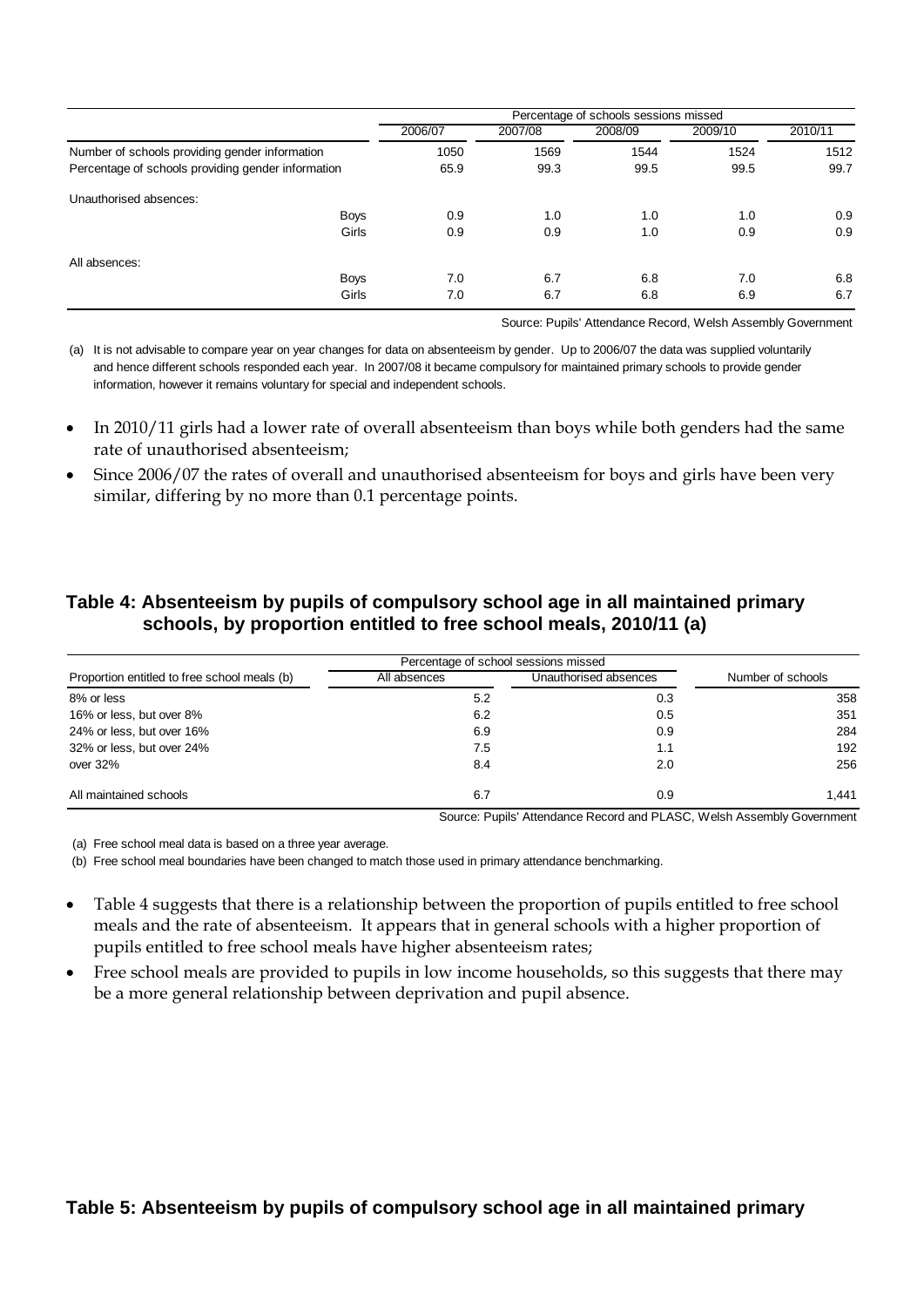|                         | Percentage of school sessions missed due to: |              |         |         |         |                       |         |         |  |  |
|-------------------------|----------------------------------------------|--------------|---------|---------|---------|-----------------------|---------|---------|--|--|
|                         |                                              | All absences |         |         |         | Unauthorised absences |         |         |  |  |
| Local Authority         | 2007/08                                      | 2008/09      | 2009/10 | 2010/11 | 2007/08 | 2008/09               | 2009/10 | 2010/11 |  |  |
| Isle of Anglesey        | 6.0                                          | 6.1          | 6.2     | 6.5     | 0.6     | 0.6                   | 0.5     | 0.7     |  |  |
| Gwynedd                 | 5.7                                          | 5.9          | 5.8     | 5.9     | 0.4     | 0.4                   | 0.5     | 0.5     |  |  |
| Conwy                   | 6.0                                          | 6.0          | 6.1     | 5.8     | 0.7     | 0.8                   | 0.8     | 0.8     |  |  |
| Denbighshire            | 5.9                                          | 5.7          | 6.0     | 5.7     | 0.7     | 0.6                   | 0.6     | 0.7     |  |  |
| Flintshire              | 6.0                                          | 6.1          | 6.3     | 6.1     | 0.4     | 0.5                   | 0.6     | 0.6     |  |  |
| Wrexham                 | 5.6                                          | 5.8          | 6.3     | 5.7     | 0.7     | 0.8                   | 0.8     | 0.8     |  |  |
| Powys                   | 6.0                                          | 6.0          | 6.1     | 6.4     | 0.3     | 0.4                   | 0.3     | 0.3     |  |  |
| Ceredigion              | 5.9                                          | 5.8          | 5.6     | 5.7     | 0.4     | 0.5                   | 0.5     | 0.6     |  |  |
| Pembrokeshire           | 6.6                                          | 6.8          | 7.3     | 6.8     | 0.4     | 0.3                   | 0.4     | 0.4     |  |  |
| Carmarthenshire         | 6.8                                          | 6.9          | 7.1     | 6.9     | 0.7     | 0.6                   | 0.6     | 0.5     |  |  |
| Swansea                 | 7.4                                          | 7.6          | 7.7     | 7.1     | 0.7     | 0.6                   | 0.7     | 0.6     |  |  |
| Neath Port Talbot       | 7.3                                          | 7.5          | 7.8     | 7.5     | 0.3     | 0.4                   | 0.5     | 0.4     |  |  |
| <b>Bridgend</b>         | 6.7                                          | 6.8          | 7.0     | 6.8     | 0.8     | 1.0                   | 0.9     | 0.9     |  |  |
| The Vale of Glamorgan   | 6.0                                          | 6.2          | 6.0     | 6.3     | 1.6     | 1.7                   | 1.7     | 1.7     |  |  |
| Rhondda, Cynon, Taf (a) | 8.0                                          | 8.1          | 8.0     | 7.7     | 1.7     | 1.8                   | 1.6     | 1.4     |  |  |
| Merthyr Tydfil          | 7.8                                          | 8.3          | 8.1     | 7.6     | 1.0     | 1.2                   | 0.9     | 0.6     |  |  |
| Caerphilly              | 7.3                                          | 7.4          | 7.5     | 7.2     | 1.4     | 1.5                   | 1.4     | 1.3     |  |  |
| <b>Blaenau Gwent</b>    | 7.4                                          | 7.6          | 8.0     | 7.5     | 0.6     | 0.7                   | 0.5     | 0.5     |  |  |
| Torfaen                 | 6.9                                          | 6.9          | 7.5     | 6.8     | 1.2     | 1.2                   | 1.4     | 0.7     |  |  |
| Monmouthshire           | 5.6                                          | 5.5          | 5.5     | 5.6     | 0.3     | 0.3                   | 0.2     | 0.2     |  |  |
| Newport                 | 7.0                                          | 7.4          | 7.3     | 7.0     | 1.4     | 1.7                   | 1.7     | 1.6     |  |  |
| Cardiff                 | 7.2                                          | 7.2          | 7.2     | 7.1     | 1.7     | 1.6                   | 1.7     | 1.7     |  |  |
| Wales (b)               | 6.7                                          | 6.8          | 6.9     | 6.7     | 0.9     | 1.0                   | 1.0     | 0.9     |  |  |

#### **and special schools, by Local Authority**

Source: Pupils' Attendance Record, Welsh Assembly Government

(a) In 2009/10 one maintained primary school in Rhondda, Cynon Taff was unable to provide attendance data because it was destroyed in a fire.

(b) Includes independent and special schools.

# $\begin{array}{c|c|c|c|c|c} s & T & A & T & S \\ \hline W & A & L & E & S \\ \end{array}$

- In 2010/11 Rhondda Cynon Taf local authority had the highest rate of overall absenteeism from maintained primary and special schools (7.7 per cent), while Monmouthshire had the lowest rate (5.6 per cent);
- In 2010/11 the highest rate of unauthorised absence (1.7 per cent) was found in The Vale of Glamorgan and Cardiff, while Monmoutshire had the lowest rate of unauthorised absence (0.2 per cent).

## **Chart 2: Range of Local Authorities' rates of overall absenteeism by pupils of**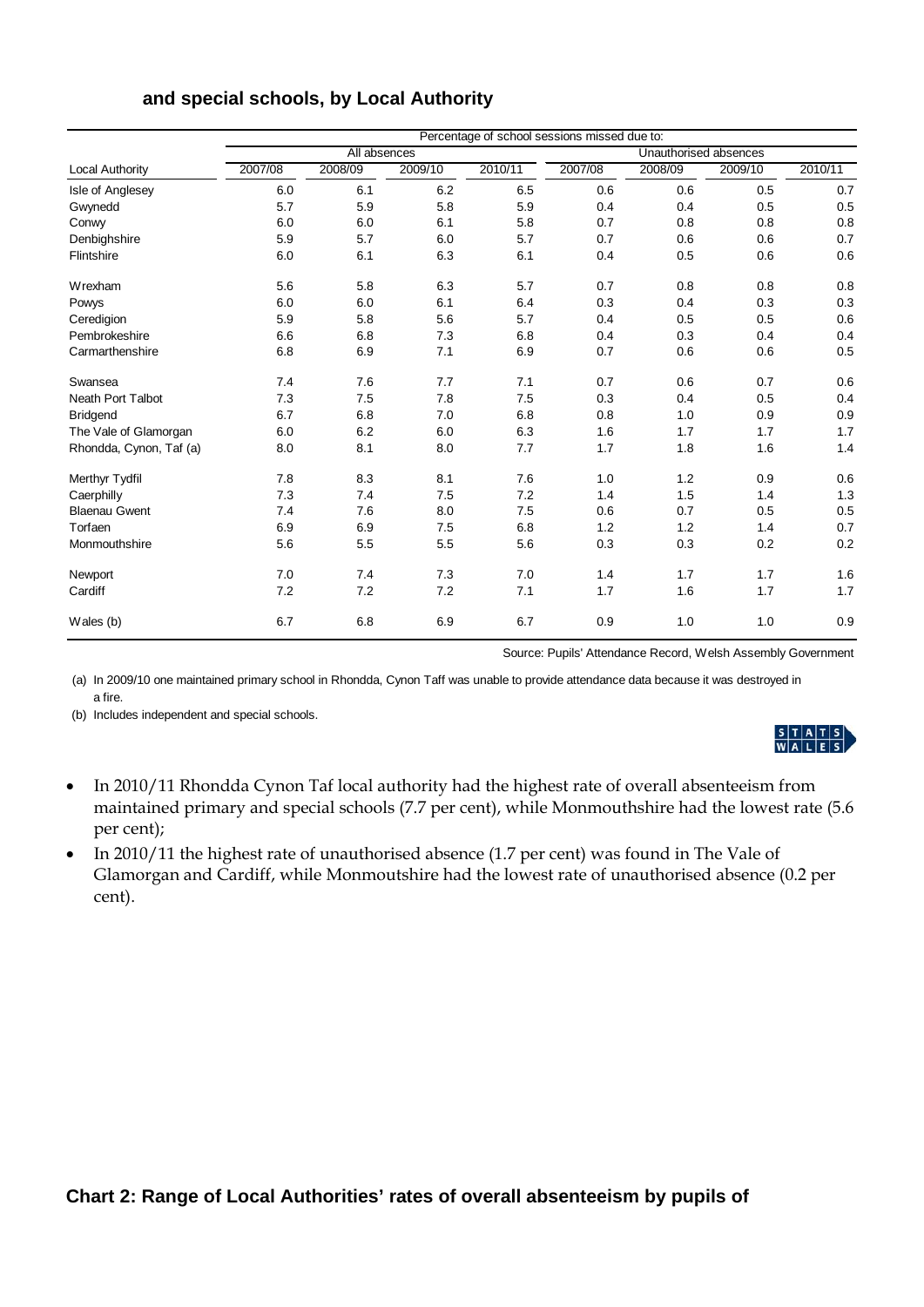#### **compulsory school age**

Chart 2 shows how the range of overall absence rates at the Local Authority level has changed over time and can be used in conjunction with the 'All absences' columns in Table 5. For each academic year a line has been drawn from the lowest Local Authority's overall absence rate to the highest. For example, in 2010/11 the lowest rate was 5.6 per cent and the highest rate was 7.7 per cent.

For each year the quarter of Local Authorities with the highest rate of overall absenteeism lie above the blue box, the quarter of Local Authorities with the lowest rate of overall absenteeism fall below the blue box and the remaining half of Local Authorities are in the blue box. The Wales average overall absenteeism rate has been plotted to show how the changes in Local Authority rates relate to the change in Wales as a whole.



- In 2010/11 all local authorities had overall absenteeism rates of 7.7 per cent or under, the lowest upper limit for local authorities' overall primary absenteeism rates since the data were first collected in 2002/03;
- The lowest rate of overall absenteeism was 5.6 per cent in Monmouthshire and has increased by 0.1 percentage points since 2009/10, but in general the lowest rate has been stable since 2006/07.

## **Chart 3: Range of Local Authorities' rates of unauthorised absenteeism by pupils of compulsory school age**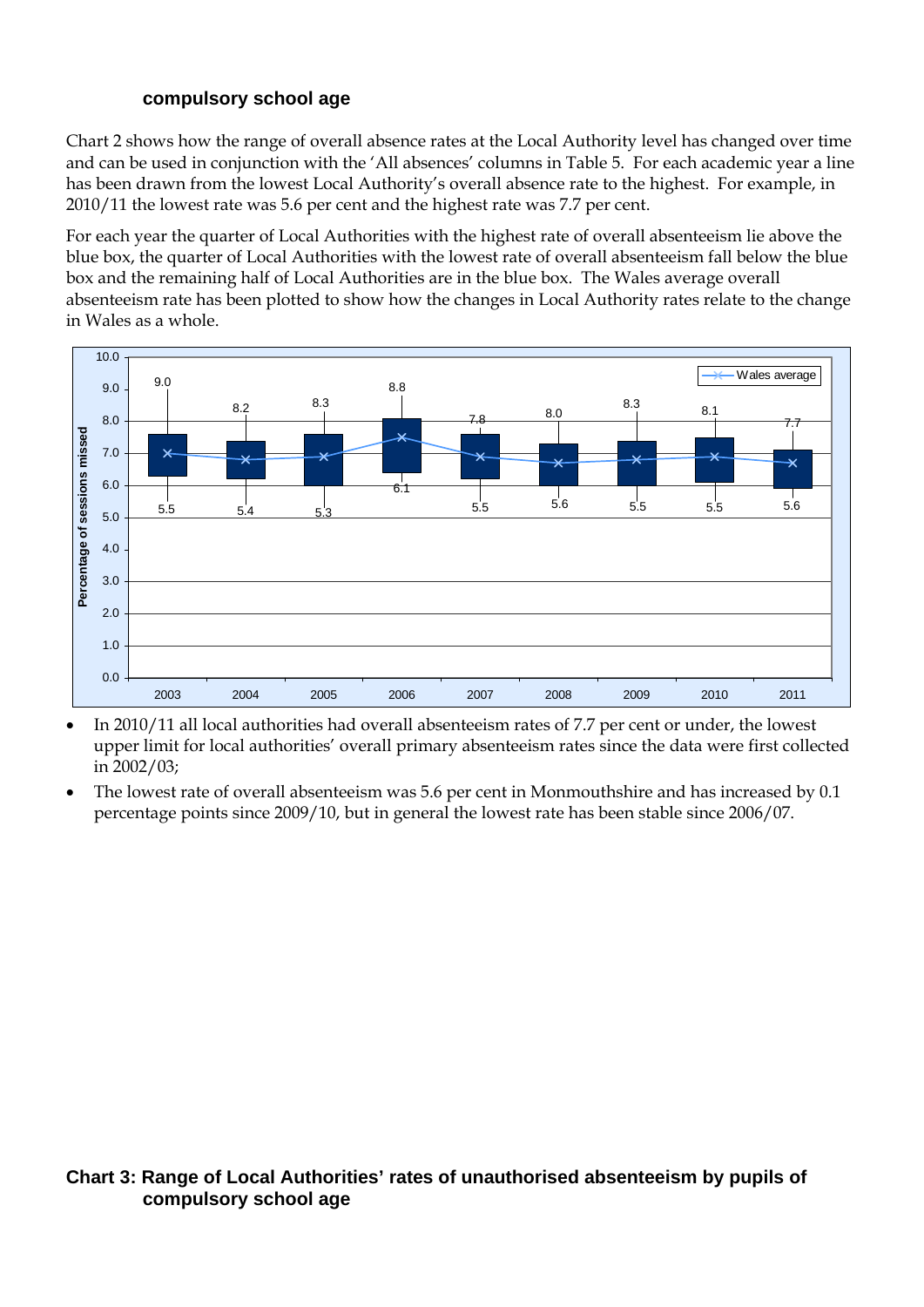Chart 3 shows how the range of unauthorised absence rates at the Local Authority level has changed over time and can be used in conjunction with the 'Unauthorised absences' columns in Table 5. For each academic year a line has been drawn from the lowest Local Authority's unauthorised absence rate to the highest. For example, in 2010/11 the lowest rate was 0.2 per cent and the highest rate was 1.7 per cent.

For each year the quarter of Local Authorities with the highest rate of unauthorised absenteeism lie above the blue box, the quarter of Local Authorities with the lowest rate of unauthorised absenteeism fall below the blue box and the remaining half of Local Authorities are in the blue box. The Wales average unauthorised absenteeism rate has been plotted to show how the changes in Local Authority rates relate to the change in Wales as a whole.



- The highest rate of unauthorised absenteeism in 2010/11 was 1.7 per cent, showing no change from 2009/10;
- In general the lowest local authority's rate of unauthorised absenteeism has remained stable since 2002/03;
- Although the upper and lower limits of local authorities' unauthorised absenteeism rates have not changed from 2009/10, three quarters of local authorities fall below the Wales average, the first time that this has happened since 2005/06.

#### **Table 6: Distribution of pupils in maintained primary schools by length of overall absence, 2010/11**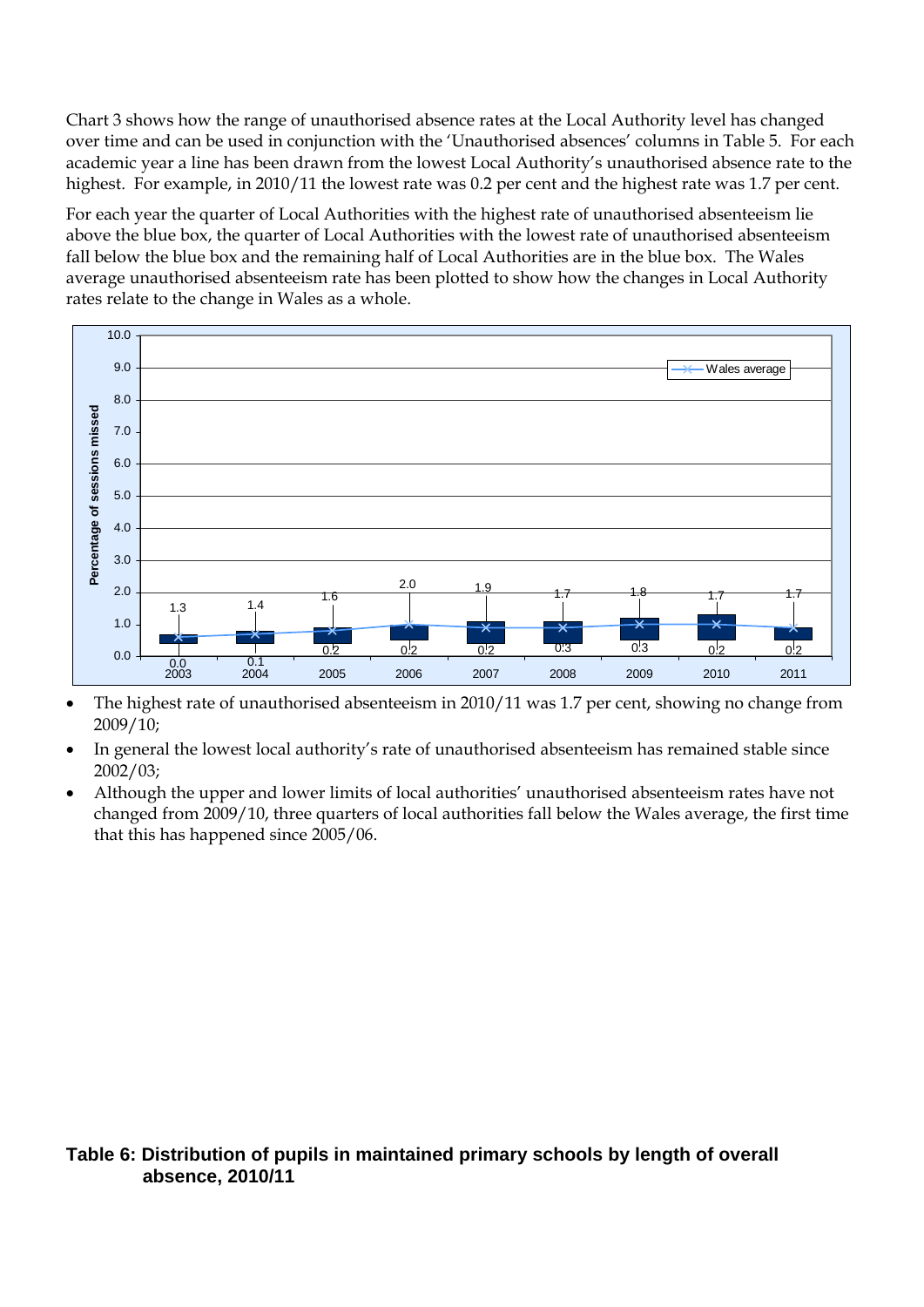|                                   | Pupils in schools during 2009/10 | Percentage of |                 |
|-----------------------------------|----------------------------------|---------------|-----------------|
| Number of days of overall absence | <b>Number</b>                    | Percentage    | overall absence |
| No absence                        | 5.201                            | 2.7           | 0.0             |
| $0.5$ to 5 days                   | 48,241                           | 24.9          | 6.0             |
| 5.5 to 10 days                    | 49,941                           | 25.8          | 16.1            |
| 10.5 to 15 days                   | 36,074                           | 18.6          | 19.1            |
| 15.5 to 20 days                   | 21,998                           | 11.3          | 16.2            |
| 20.5 to 25 days                   | 12,723                           | 6.6           | 12.0            |
| more than 25 days                 | 19,707                           | 10.2          | 30.6            |
| Total                             | 193,885                          | 100.0         | 100.0           |

Source: Pupils' Attendance Record, Welsh Assembly Government 

• Over 5,000 pupils (2.7 per cent) had no absence from school in 2010/11, while just over 19,700 pupils (10.2 per cent) were absent for more than 25 days (5 school weeks).

## **Table 7: Distribution of pupils in maintained primary schools by their overall absence rates, 2010/11**

|                           | Pupils in schools during 2009/10 | Percentage of |                 |  |
|---------------------------|----------------------------------|---------------|-----------------|--|
| Overall absence rate      | <b>Number</b>                    | Percentage    | overall absence |  |
| 0%                        | 5.201                            | 2.7           | 0.0             |  |
| Over 0%, but 4% at most   | 68,885                           | 35.5          | 11.6            |  |
| Over 4%, but 6% at most   | 36,389                           | 18.8          | 14.0            |  |
| Over 6%, but 10% at most  | 44.138                           | 22.8          | 26.7            |  |
| Over 10%, but 20% at most | 32.124                           | 16.6          | 33.3            |  |
| Over 20%, but 30% at most | 5,143                            | 2.7           | 9.1             |  |
| Over 30%, but 50% at most | 1.618                            | 0.8           | 4.1             |  |
| Over 50%                  | 387                              | 0.2           | 1.2             |  |
| Total                     | 193,885                          | 100.0         | 100.0           |  |

Source: Pupils' Attendance Record, Welsh Assembly Government

• Just under 400 pupils were absent for more than half the time that they were on roll at a maintained primary school.

#### **Chart 4: Distribution of pupils in maintained primary schools by length of overall absence**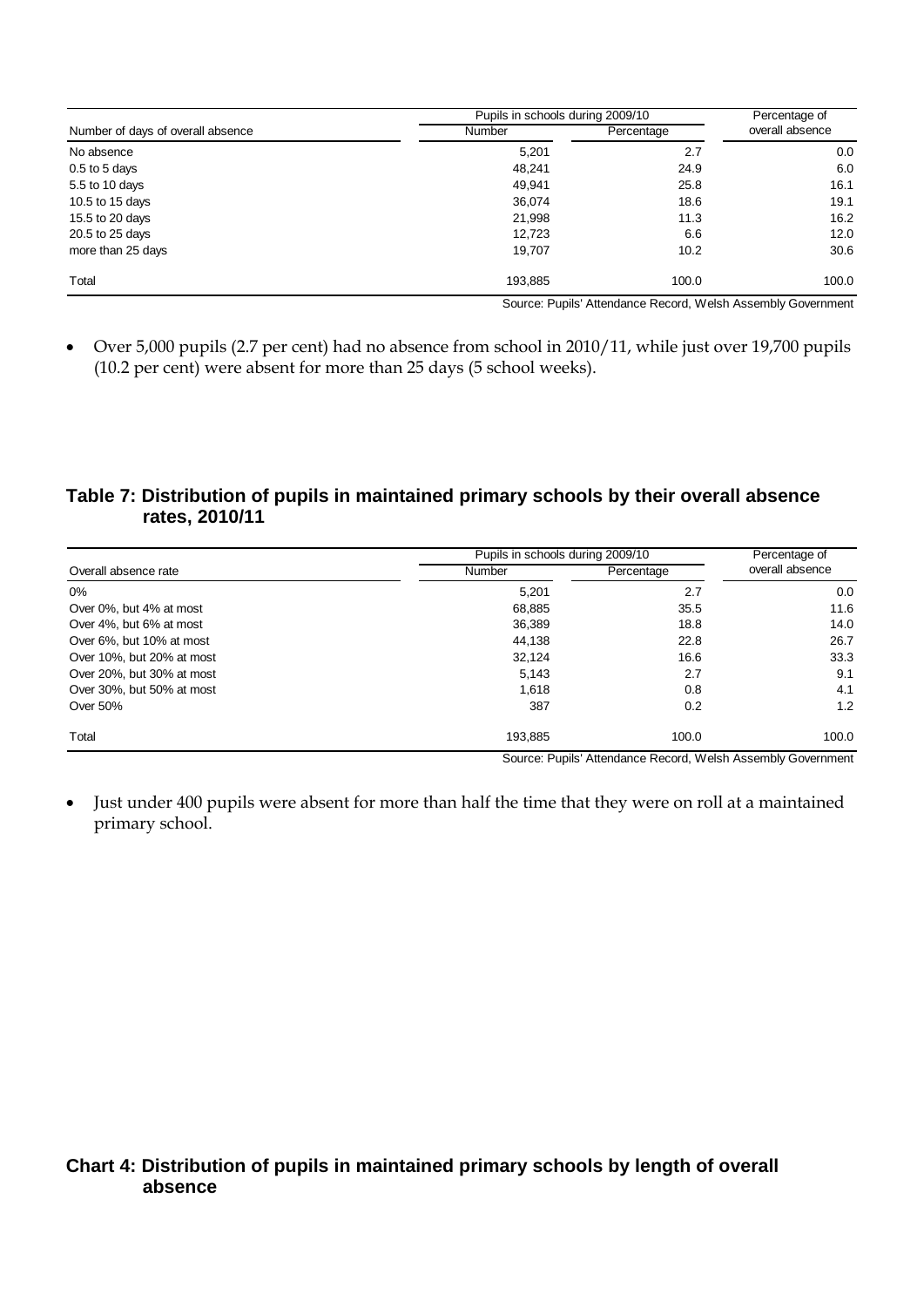Chart 4 groups all pupils attending maintained primary schools in Wales by the number of days that they were absent and plots the percentage of pupils that fall into four groups from 2007/08 to 2010/11. As the legend shows, the bottom bars relate to the percentage of pupils who had no absence and the bars above it increase in length of absence to the top bars which represent the percentage of pupils who were absent for over 20.5 days. We can only produce this chart for the last four years as the necessary data is not available before that.



- There has been very little change in the proportion of pupils in each group over the past three years, but in 2010/11 the there were higher percentages of pupils that had no absence or 0.5 to 10 days of absence than 2009/10, 2.7 and 50.6 per cent respectively;
- In 2010/11 16.7 per cent of pupils were absent for over 20 days, which is lower than previous years.

#### **Table 8: Absenteeism by pupils of compulsory school age in all maintained primary schools: comparison with England (a) (b)**

9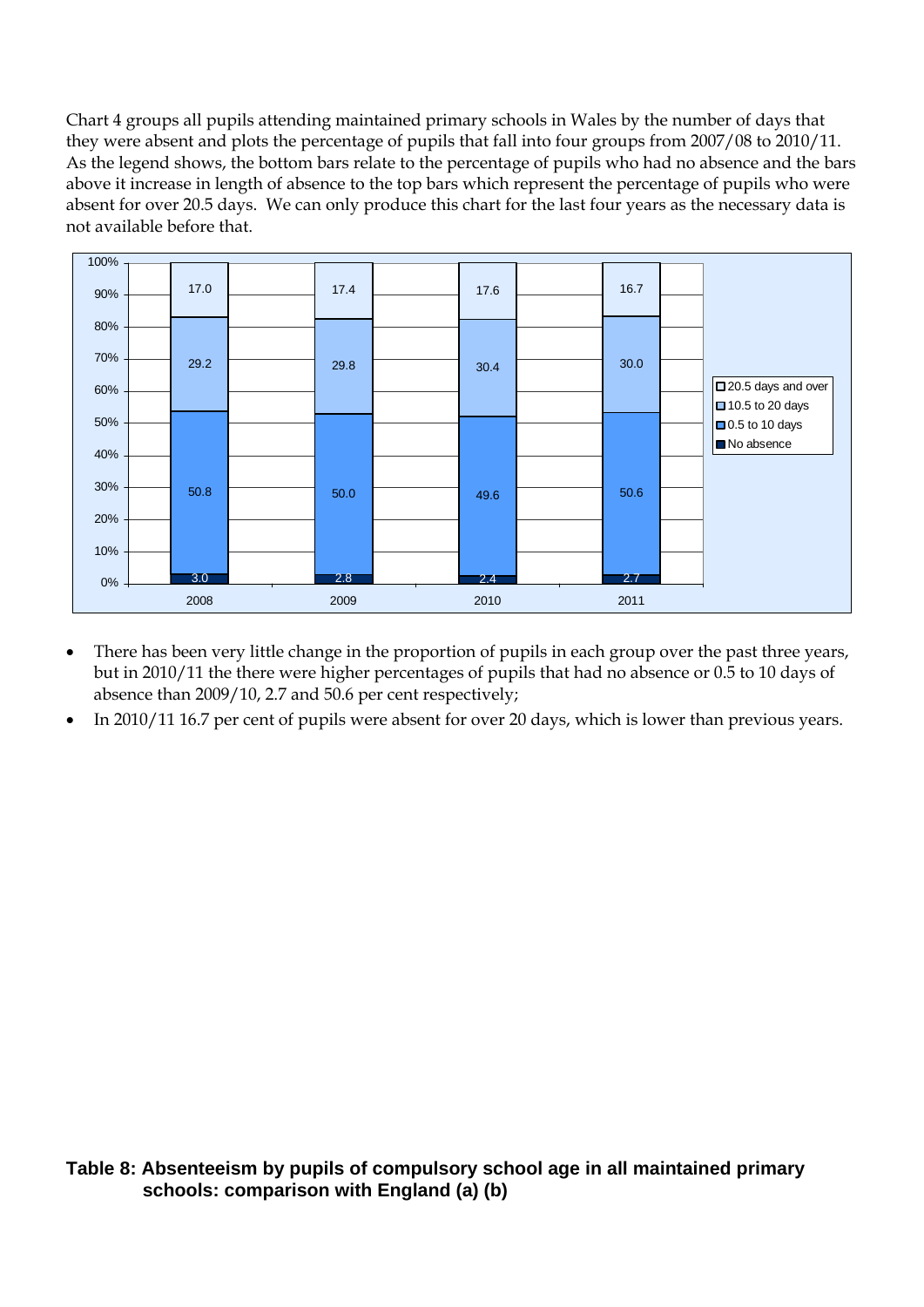|                      | 2007/08 | 2008/09              | 2009/10       |
|----------------------|---------|----------------------|---------------|
| Overall absence      |         |                      |               |
| Wales                | 6.7     | 6.8                  | 6.9           |
| England (c)          | 5.3     | 5.3                  | 5.2           |
| Unauthorised absence |         |                      |               |
| Wales                | 0.9     | 1.0                  | 1.0           |
| England (c)          | 0.6     | 0.6                  | 0.7           |
|                      |         | $\sim$<br>__________ | $\sim$ $\sim$ |

Source: Pupils' Attendance Record, Welsh Government Department for Education

(a) The latest data available for maintained primary schools in England are for 2009/10, so a comparison between England and Wales for 2010/11 is not possible yet.

(b) England data relate to the period September to the late May bank holiday. Wales data relate to the whole academic year.

(c) Figures exclude City Technology Colleges and Academies.

- England's rate of overall absence continues to be lower than that of Wales and the gap between the two rates widened from 2008/09 to 2009/10;
- England have a lower rate of unauthorised absence than Wales, but the gap narrowed from 2008/09 to 2009/10.

#### **Accessing the data electronically**

The data behind the charts and some of the tables in this release can be found on StatsWales (a free-touse internet service that allows visitors to view, manipulate, create and download tables and charts). Please select "Schools and Teachers" at the navigation screen of the following site: [www.statswales.wales.gov.uk](http://www.statswales.wales.gov.uk/index.htm)



Tables 4, 6 and 7 are based on data not available on StatsWales. For further data relating to these tables or attendance data for individual schools please email [school.stats@wales.gsi.gov.uk.](mailto:school.stats@wales.gsi.gov.uk)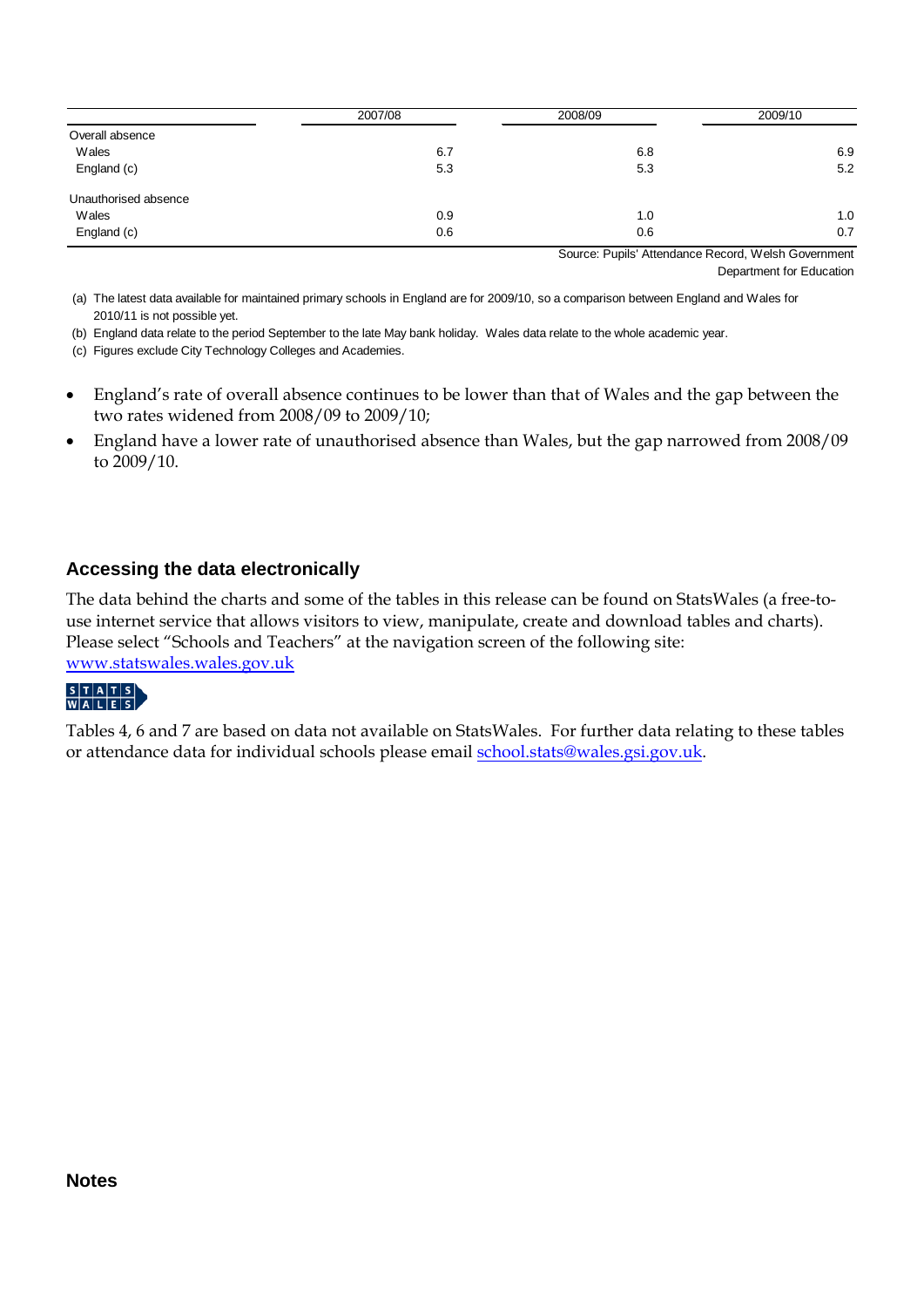## **1 Context**

## **1.1 Policy/Operational**

All children who are receiving an education at school during the normal school day must be placed on the attendance register. An attendance register records every pupil's attendance at every session the school is open to pupils and must be called twice a day: at the start of the morning session and once during the afternoon session. The register must show whether each pupil is present, engaged in an approved educational activity off-site (treated as present if they attend that provision), or absent. In addition, where a pupil of compulsory school age is absent, the register must also show whether the absence was authorised or unauthorised.

The Welsh Government expects schools and Local Authorities to take a proactive approach to promoting high levels of attendance and following up pupils with poor attendance at an early stage.

## **1.2 Related Publications**

A similar release relating to absenteeism from maintained secondary, special and independent schools in Wales during the 2010/11 academic year entitled 'Absenteeism from Secondary Schools, 2010/11' was released on 6 September 2011 and can be found here: <http://wales.gov.uk/topics/statistics/theme/schools/?lang=en>

England publish absenteeism data for primary and secondary schools in the statistical release entitled 'Pupil Absence in Schools in England, Including Pupil Characteristics'. The latest available statistics can be found here: <http://www.education.gov.uk/rsgateway/DB/SFR/index.shtml>

Scotland publish absenteeism data for primary and secondary schools in supplementary dataset tables. The latest available statistics can be found on their website: [http://www.scotland.gov.uk/Topics/Statistics/Browse/School-](http://www.scotland.gov.uk/Topics/Statistics/Browse/School-Education/AttendanceAbsenceDatasets)[Education/AttendanceAbsenceDatasets](http://www.scotland.gov.uk/Topics/Statistics/Browse/School-Education/AttendanceAbsenceDatasets)

Northern Ireland publish primary and post-primary (secondary) school absenteeism data and their latest statistics can be found here: [http://www.deni.gov.uk/index/32-statisticsandresearch\\_pg/32](http://www.deni.gov.uk/index/32-statisticsandresearch_pg/32-statistics_and_research_statistics_on_education_pg/32_statistics_and_research_-_statistics_on_education-pupil_attendance.htm) [statistics\\_and\\_research\\_statistics\\_on\\_education\\_pg/32\\_statistics\\_and\\_research\\_-](http://www.deni.gov.uk/index/32-statisticsandresearch_pg/32-statistics_and_research_statistics_on_education_pg/32_statistics_and_research_-_statistics_on_education-pupil_attendance.htm) [\\_statistics\\_on\\_education-pupil\\_attendance.htm](http://www.deni.gov.uk/index/32-statisticsandresearch_pg/32-statistics_and_research_statistics_on_education_pg/32_statistics_and_research_-_statistics_on_education-pupil_attendance.htm)

## **2 Data Source**

The Pupils' Attendance Record is made up of pupil-level attendance data collected electronically from maintained schools, care of their local authority (LA), and school-level attendance data from special and independent schools collected via a voluntary, paper-based survey. Both collections are carried out by the Statistical Directorate within the Welsh Government.

Attendance data for England were taken from the following statistical releases:

• [SFR03/2011 Pupil Absence in Schools in England, Including Pupil Characteristics: 2009/10](http://www.education.gov.uk/rsgateway/DB/SFR/s000994/index.shtml) (Table 1.1)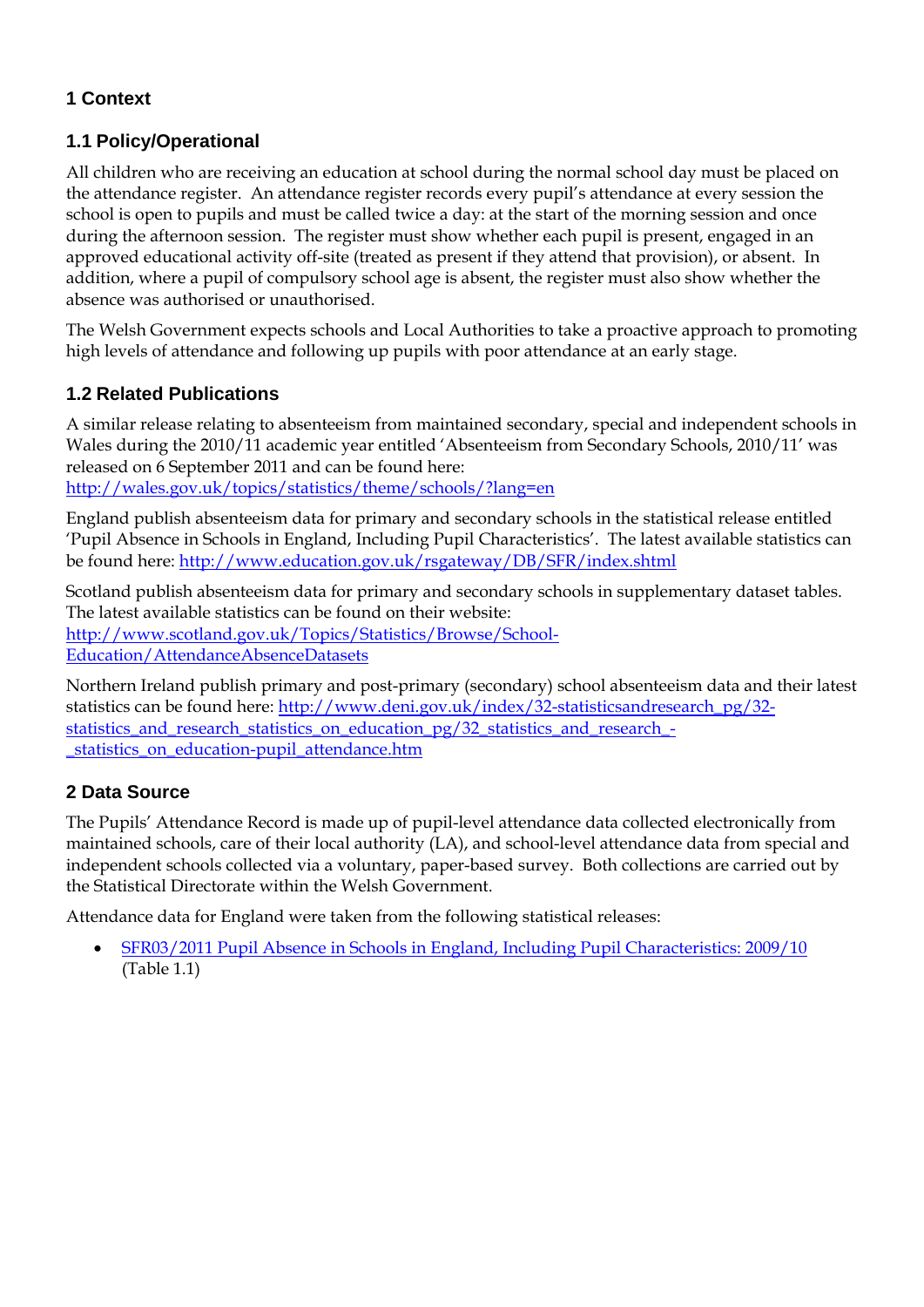## **3 Definitions**

# **3.1 Coverage**

The absenteeism information in this Statistical First Release relates to the percentage of half-day sessions missed by pupils due to unauthorised and overall absence for the whole academic year. Pupils of compulsory school age (5-15) registered at maintained primary schools and pupils aged 5-10 registered at special and independent schools are included in the data (ages as on 31st August before the start of the academic year). Attendance data were received from 1,517 schools with pupils within these age groups in the 2010/11 academic year.

The free school meal data is collected through the January Pupil Level Annual Schools Census (PLASC) and is based on a 3-year average. Where schools have merged, the 3-year average for the new school includes free school meal data for the previous schools for the year or years that they were open prior to merging.

# **3.2 Types of Absence**

**All** (or '**overall**') absences comprise those which are authorised and unauthorised:

- an **authorised absence** is an absence with permission from a teacher or other authorised representative of the school. This includes instances of absence for which a satisfactory explanation has been provided (e.g. illness, family bereavement or religious observance);
- an **unauthorised absence** is an absence without permission from a teacher or other authorised representative of the school. This includes all unexplained or unjustified absences.

Note that pupils undertaking approved and supervised educational activities conducted away from the school (e.g. work experience or educational visits) are deemed to be present at the school.

## **3.3 Missing Data**

".." means that the data item is not applicable.

## **4 Key Quality Information**

This section provides a summary of information on this output against five dimensions of quality: Relevance, Accuracy, Timeliness and Punctuality, Accessibility and Clarity, and Comparability. Between September and November 2010 we conducted a public consultation on our Education Statistics outputs in which we asked for feedback on the quality of the outputs. A summary of the responses has been published and is available here: <http://wales.gov.uk/consultations/statistics/education/?lang=en>

## **4.1 Relevance**

The statistics are used both within and outside the Welsh Government to monitor educational trends and as a baseline for further analysis of the underlying data. Some of the key users are:

- Ministers and the Members Research Service in the National Assembly for Wales;
- The Department for Education in England;
- other government departments;
- Local Authorities and schools;
- ESTYN, Her Majesty's Inspectorate of Education and Training in Wales;
- Wales Audit Office;
- The Department for Education and Skills in the Welsh Government;
- other areas of the Welsh Government;
- the research community;
- students, academics and universities;
- individual citizens and private companies and the media.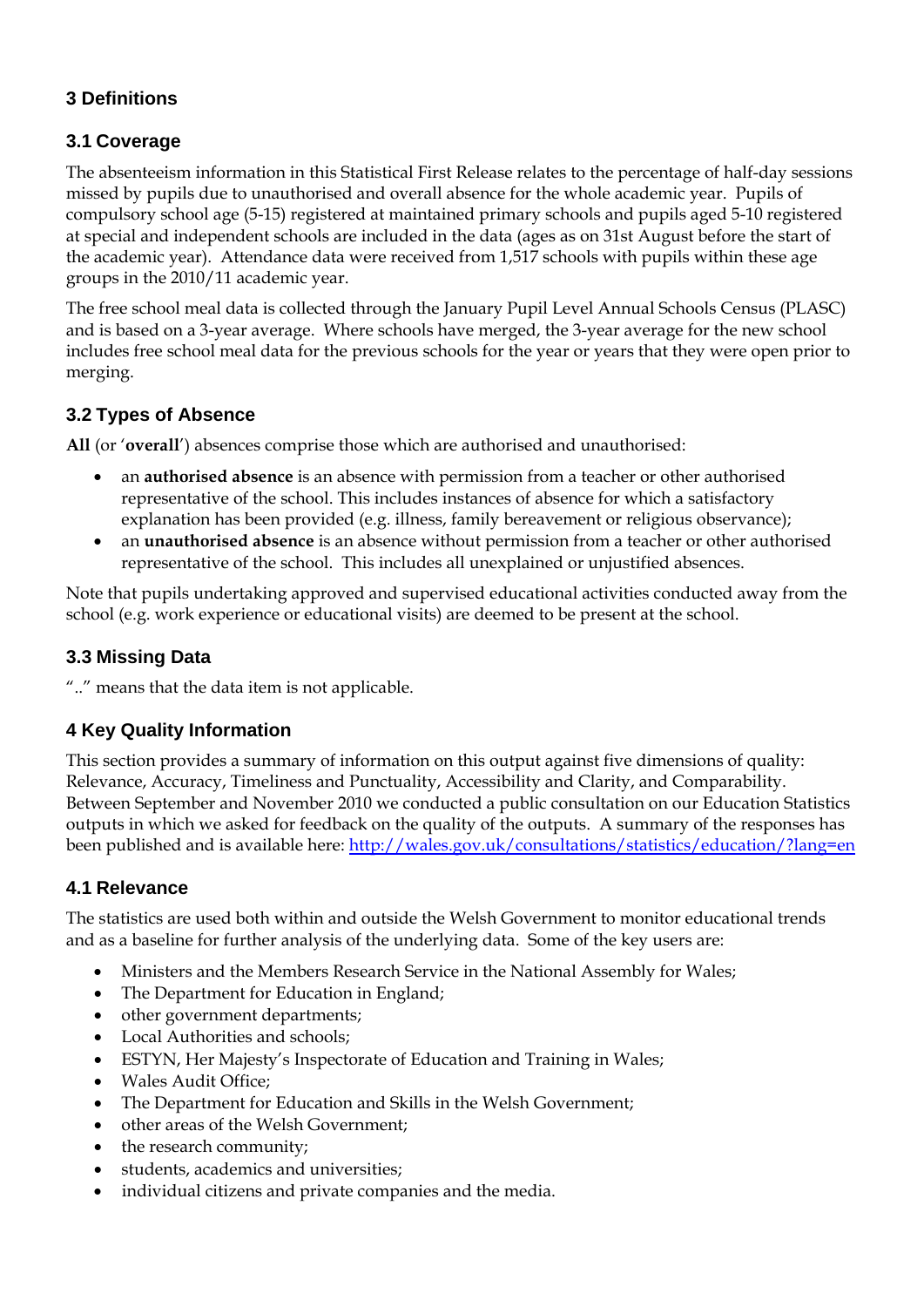These statistics are used in a variety of ways. Some examples of these are:

- advice to Ministers:
- the all-Wales education core data packs (the replacement for the National Pupil Database);
- LA and school comparisons and benchmarks;
- to inform the education policy decision-making process in Wales;
- development of a national banding system for Wales;
- to inform ESTYN during school inspections;
- contributes to the National Performance Indicators;
- international benchmarking;
- the education domain of the Welsh Index of Multiple Deprivation;
- to assist in research in educational attainment.

#### **4.2 Accuracy**

The Welsh Government works closely with schools and Local Authorities in order to ensure all data are validated before tables are published. Data are collated into an electronic return and submitted to the Welsh Government through DEWi, a secure online data transfer system developed by the Welsh Government. Various stages of automated validation and sense-checking are built into the process to ensure a high quality of data.

During the 2009/10 academic year extreme weather conditions forced a large number of schools to close to protect the welfare of their students. Some schools were able to remain open for pupils who could safely attend. Those who were unable to attend on these days were recorded as having authorised absence, thereby inflating the schools' overall absence percentages. Since not all schools had partial closures due to the inclement weather, and those that did close for a varying number of days and had a varying percentage of pupils absent, the scale of the effect of these partial closures on Local Authorities' absence rates could not be measured.

A new statistical category 'Not required to attend' was included in the Welsh Government's attendance data collection for the first time this year. Half-day sessions are recorded in this category in situations when individual pupils' attendance is not possible but the school remains open, such as when pupils are not able to safely attend school, and will not be counted towards the total number of sessions that they could attend in a year. This mean that extreme weather conditions will no longer adversely affect either schools' or Local Authorities' attendance percentages.

## **4.3 Timeliness and Punctuality**

DEWi was available for uploading files from the end of the academic year, with maintained primary schools asked to submit attendance data for every pupil aged between 5 and 15 on roll during the 2010/11 academic year. Schools and Local Authorities were then asked to validate their data within the validation period, which closed on 23 September 2011. Special and independent schools were asked to submit attendance data for pupils aged between 5 and 10 on roll during the 2010/11 academic year by 23 June 2011 and were then sent a summary of their school's data for validation and verification.

Improvements in the data collection method and procedures, along with the help of colleagues in Local Authorities and schools, have resulted in us being able to bring forward the publication of this Statistical First Release by two months since 2009.

## **4.4 Accessibility and Clarity**

This Statistical First Release is pre-announced and then published on the Statistics section of the Welsh Government website. It is accompanied by more detailed tables on StatsWales, a free to use service that allows visitors to view, manipulate, create and download data.